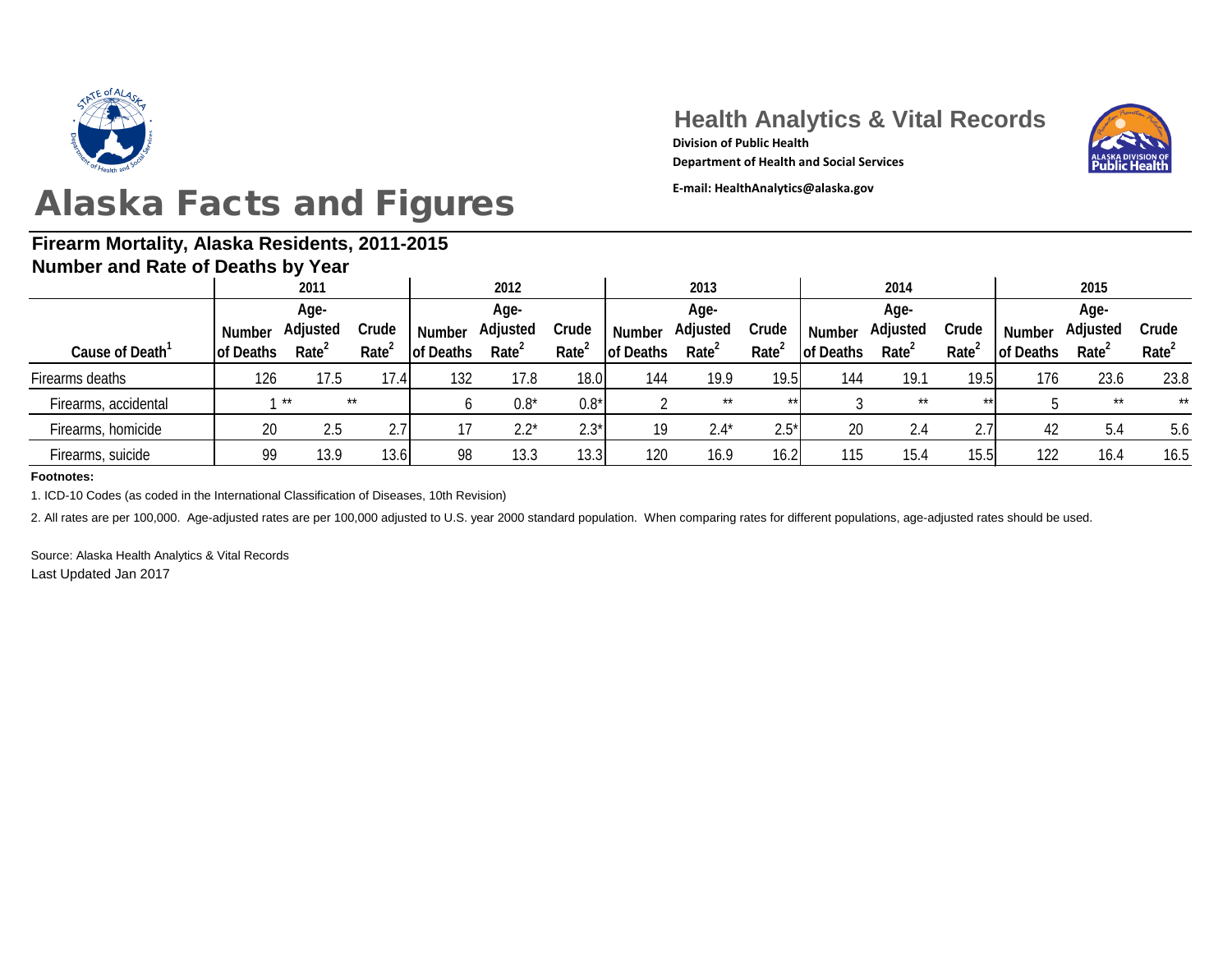

#### **Firearm Mortality, Alaska Residents, 2011-2015 Number and Rate of Deaths by Year and Sex**

**Health Analytics & Vital Records Division of Public Health**

**Department of Health and Social Services**



|                      |               | 2011              |                   |                                                     | 2012                                                     |                   |               | 2013              |                               |        | 2014                          |                                     | 2015          |                                                                        |                   |
|----------------------|---------------|-------------------|-------------------|-----------------------------------------------------|----------------------------------------------------------|-------------------|---------------|-------------------|-------------------------------|--------|-------------------------------|-------------------------------------|---------------|------------------------------------------------------------------------|-------------------|
|                      |               | Age-              |                   |                                                     | Age-                                                     |                   |               | Age-              |                               |        | Age-                          |                                     | Age-          |                                                                        |                   |
|                      | <b>Number</b> |                   | Crude             | <b>Number</b>                                       | Adjusted                                                 | Crude             | <b>Number</b> | Adjusted          | Crude                         | Number | Adjusted                      | Crude                               | <b>Number</b> | Adjusted                                                               | Crude             |
| Cause of Death       |               | Rate <sup>2</sup> | Rate <sup>2</sup> | of Deaths                                           | Rate <sup>2</sup>                                        | Rate <sup>2</sup> |               | Rate <sup>2</sup> | Rate <sup>2</sup>             |        | Rate <sup>2</sup>             | Rate <sup>2</sup>                   |               | Rate <sup>2</sup>                                                      | Rate <sup>2</sup> |
| Firearms deaths      | 24            | 6.5               |                   |                                                     | $5.0*$                                                   | $5.1*$            |               | 7.1               |                               | 22     | 5.9                           | 6.1                                 | 37            | 10.6                                                                   | 10.4              |
| Firearms, accidental | $\theta$      | $***$             |                   |                                                     | $***$                                                    | $***$             |               | $***$             | $***$                         |        | $***$                         |                                     |               | $***$                                                                  | $**$              |
| Firearms, homicide   |               | $***$             | $**$              |                                                     | $\star\star$                                             | $***$             |               | $***$             | $***$                         | 8      | $2.1*$                        |                                     | 10            | $2.6*$                                                                 | $2.8*$            |
| Firearms, suicide    | 17            | $4.6*$            |                   | 11                                                  | $3.2*$                                                   | $3.1*$            | 17            | $4.8*$            |                               |        | $3.1*$                        |                                     | 24            | 7.2                                                                    | 6.7               |
| Firearms deaths      | 102           | 28.2              |                   | 114                                                 | 29.9                                                     |                   | 119           | 32.1              |                               | 122    | 31.6                          |                                     | 139           | 35.5                                                                   | 36.3              |
| Firearms, accidental |               | $***$             |                   |                                                     | $\star\star$                                             | $***$             |               | $***$             | $***$                         |        | $***$                         |                                     |               | $***$                                                                  | $**$              |
| Firearms, homicide   | 15            | $3.7*$            |                   | 15                                                  | $3.8*$                                                   | $3.9*$            | 14            | $3.2*$            | $3.6*$                        |        | $2.8*$                        | $3.1*$                              | 32            | 8.0                                                                    | 8.3               |
| Firearms, suicide    | 82            | 23.2              |                   | 87                                                  | 23.1                                                     |                   |               | 28.3              |                               |        | 27.0                          |                                     | 98            | 24.9                                                                   | 25.6              |
|                      |               | <b>of Deaths</b>  | Adjusted          | <b>NUMBER OF STREET OF DUCINI</b> S BY TUGH AND UCA | 6.9<br>$***$<br>$4.8*$<br>27.1<br>$**$<br>$3.9*$<br>21.8 | 18                |               | 30.0<br>22.9      | <b>of Deaths</b><br>25<br>103 |        | 7.0<br>$4.7*$<br>31.2<br>27.0 | <b>of Deaths</b><br>12<br>12<br>103 |               | <b>of Deaths</b><br>$***$<br>$2.2*$<br>$3.3*$<br>31.9<br>$***$<br>26.9 |                   |

**Footnotes:**

\*Rates base on fewer than 20 occurrences are statistically unreliable and should be used with caution

\*\*Rates based on fewer than 6 occurrences are not reported.

1. ICD-10 Codes (as coded in the International Classification of Diseases, 10th Revision)

2. All rates are per 100,000. Age-adjusted rates are per 100,000 adjusted to U.S. year 2000 standard population. When comparing rates for different populations, age-adjusted rates should be used.

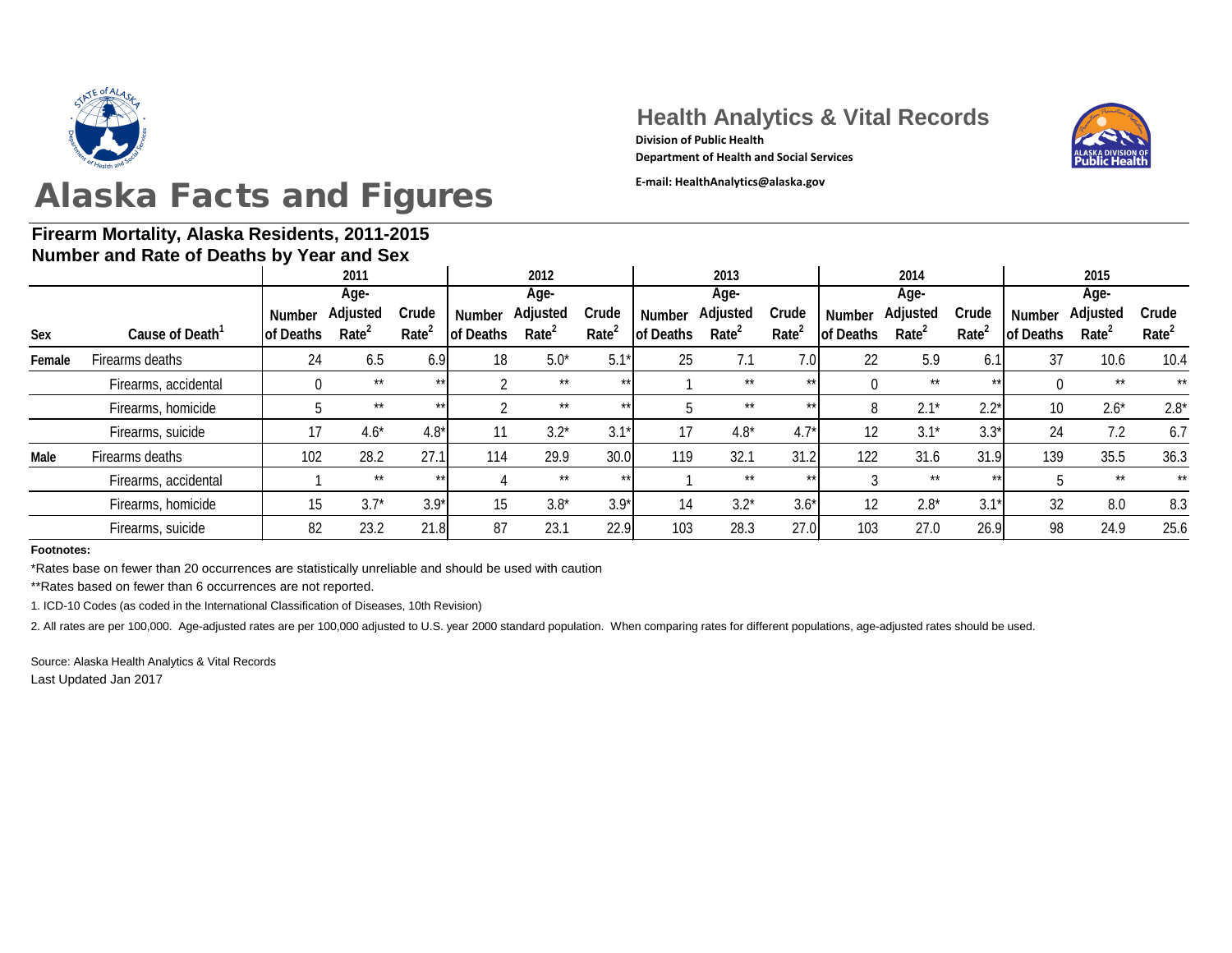

### **Firearm Mortality, Alaska Residents, 2011-2015**

**Health Analytics & Vital Records** 





|                                     | Number and Rate of Deaths by Year and Race |                            |                                       |                            |                            |                                       |                            |                            |                                       |                            |                            |                                       |                            |                            |                                       |                            |
|-------------------------------------|--------------------------------------------|----------------------------|---------------------------------------|----------------------------|----------------------------|---------------------------------------|----------------------------|----------------------------|---------------------------------------|----------------------------|----------------------------|---------------------------------------|----------------------------|----------------------------|---------------------------------------|----------------------------|
|                                     |                                            |                            | 2011                                  |                            |                            | 2012                                  |                            |                            | 2013                                  |                            |                            | 2014                                  |                            | 2015                       |                                       |                            |
| Race                                | Cause of Death <sup>1</sup>                | <b>Number</b><br>of Deaths | Age-<br>Adjusted<br>Rate <sup>2</sup> | Crude<br>Rate <sup>2</sup> | <b>Number</b><br>of Deaths | Age-<br>Adjusted<br>Rate <sup>2</sup> | Crude<br>Rate <sup>2</sup> | <b>Number</b><br>of Deaths | Age-<br>Adjusted<br>Rate <sup>2</sup> | Crude<br>Rate <sup>2</sup> | <b>Number</b><br>of Deaths | Age-<br>Adjusted<br>Rate <sup>2</sup> | Crude<br>Rate <sup>2</sup> | <b>Number</b><br>of Deaths | Age-<br>Adjusted<br>Rate <sup>2</sup> | Crude<br>Rate <sup>2</sup> |
| White                               | Firearms deaths                            | 78                         | 14.8                                  | 15.1                       | 85                         | 15.9                                  | 16.4                       | 94                         | 18.4                                  | 18.0                       | 97                         | 18.3                                  | 18.7                       | 111                        | 21.1                                  | 21.5                       |
|                                     | Firearms, accidental                       | $\Omega$                   | $***$                                 | $**$                       | 5                          | $***$                                 | $***$                      |                            | $***$                                 | $***$                      | L                          | $***$                                 | $**$                       | 3                          | $***$                                 | $***$                      |
|                                     | Firearms, homicide                         | 10                         | $1.7*$                                | $1.9*$                     | 9                          | $1.6*$                                | $1.7^*$                    | 12                         | $2.0*$                                | $2.3*$                     | 11                         | $1.9*$                                | 2.1'                       | 18                         | $3.4*$                                | $3.4*$                     |
|                                     | Firearms, suicide                          | 64                         | 12.3                                  | 12.4                       | 64                         | 12.1                                  | 12.3                       | 78                         | 15.6                                  | 15.0                       | 79                         | 15.1                                  | 15.2                       | 86                         | 16.1                                  | 16.6                       |
| American<br>Indian/Alaska<br>Native | Firearms deaths                            | 39                         | 31.4                                  | 31.9                       | 31                         | 25.2                                  | 25.2                       | 42                         | 33.7                                  | 33.9                       | 32                         | 26.2                                  | 25.7                       | 46                         | 35.3                                  | 36.9                       |
|                                     | Firearms, accidental                       |                            | $***$                                 | $*$                        | $\overline{0}$             | $***$                                 | $***$                      |                            | $***$                                 | $***$                      |                            | $***$                                 | $***$                      |                            | $***$                                 | $\star\star$               |
|                                     | Firearms, homicide                         | 6                          | $4.5*$                                | $4.9*$                     | $\overline{2}$             | $***$                                 |                            | b                          | $4.7*$                                | $4.8*$                     | 5                          | $***$                                 | $***$                      | 13                         | $10.1*$                               | $10.4*$                    |
|                                     | Firearms, suicide                          | 30 <sup>°</sup>            | 24.8                                  | 24.5                       | 26                         | 21.6                                  | 21.1                       | 35                         | 28.4                                  | 28.3                       | 25                         | 19.8                                  | 20.1                       | 29                         | 22.5                                  | 23.2                       |
| All Other Race<br>Groups            | Firearms deaths                            | 9                          | $12.8*$                               | $10.3*$                    | 16                         | $15.2*$                               | $17.6*$                    | 8                          | $7.9*$                                | $8.5*$                     | 15                         | $13.6*$                               | $15.7*$                    | 19                         | $17.0*$                               | $19.5*$                    |
|                                     | Firearms, accidental                       | $\overline{0}$             | $***$                                 | $**$                       |                            | $***$                                 | $***$                      | $\theta$                   | $***$                                 | $***$                      | $\Omega$                   | $***$                                 | $**$                       |                            | $***$                                 | $***$                      |
|                                     | Firearms, homicide                         |                            | $***$                                 | $*$                        | 6                          | $6.3*$                                | $6.6*$                     |                            | $***$                                 | $***$                      |                            | $***$                                 | $***$                      | 11                         | $9.7*$                                | $11.3*$                    |
|                                     | Firearms, suicide                          | 5                          | $***$                                 | $*$                        | 8                          | $7.1*$                                | $8.8*$                     |                            | $7.0*$                                | $7.5*$                     | 11                         | $10.0*$                               | $11.5*$                    |                            | $6.4*$                                | $7.2*$                     |

**Footnotes:**

\*Rates base on fewer than 20 occurrences are statistically unreliable and should be used with caution

\*\*Rates based on fewer than 6 occurrences are not reported.

1. ICD-10 Codes (as coded in the International Classification of Diseases, 10th Revision)

2. All rates are per 100,000. Age-adjusted rates are per 100,000 adjusted to U.S. year 2000 standard population. When comparing rates for different populations, age-adjusted rates should be used.

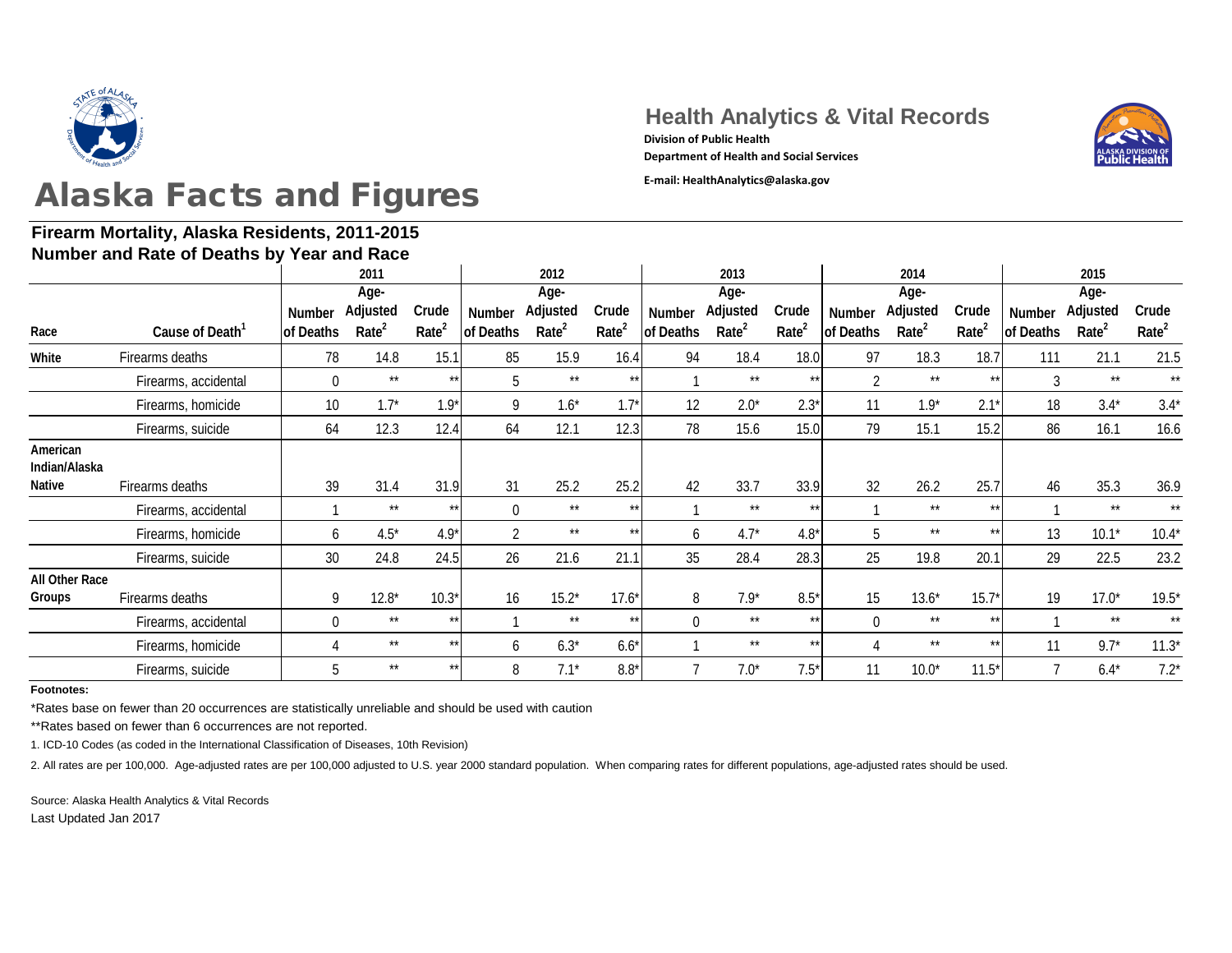

### **Health Analytics & Vital Records**

**Division of Public Health Department of Health and Social Services E-mail: HealthAnalytics@alaska.gov**



# Alaska Facts and Figures

#### **Firearm Mortality, Alaska Residents, 2011-2015 Number and Rate of Deaths by Year and Age**

|                    |                             | 2011                       |                            | 2012                       |                            | 2013                       |                            | 2014                       |                            | 2015                |                            |  |
|--------------------|-----------------------------|----------------------------|----------------------------|----------------------------|----------------------------|----------------------------|----------------------------|----------------------------|----------------------------|---------------------|----------------------------|--|
| Age<br>Group       | Cause of Death <sup>1</sup> | <b>Number</b><br>of Deaths | Crude<br>Rate <sup>2</sup> | <b>Number</b><br>of Deaths | Crude<br>Rate <sup>2</sup> | <b>Number</b><br>of Deaths | Crude<br>Rate <sup>2</sup> | <b>Number</b><br>of Deaths | Crude<br>Rate <sup>2</sup> | Number<br>of Deaths | Crude<br>Rate <sup>2</sup> |  |
| $0 - 14$           |                             |                            |                            |                            |                            |                            |                            |                            |                            |                     |                            |  |
| Years              | Firearms deaths             | 1                          | $\star\star$               | 4                          | $\star\star$               | 3                          | $\star\star$               |                            | $\star\star$               | 11                  | $6.9*$                     |  |
|                    | Firearms, accidental        | 1                          | $\star\star$               | 1                          | $\star\star$               |                            | $\star\star$               |                            | $\star\star$               | $\overline{2}$      | $\star\star$               |  |
|                    | Firearms, homicide          | 0                          | $\star\star$               | 1                          | $\star\star$               | $\overline{2}$             | $\star\star$               | $\overline{0}$             | $\star\star$               | 5                   | $\star\star$               |  |
|                    | Firearms, suicide           | 0                          | $\star\star$               | $\overline{2}$             | $\star\star$               | $\mathbf 0$                | $\star\star$               | $\boldsymbol{0}$           | $\star\star$               | 3                   | $\star\star$               |  |
| $15 - 24$<br>Years | Firearms deaths             | 32                         | 30.2                       | 27                         | 25.6                       | 35                         | 33.6                       | 31                         | 30.0                       | 47                  | 46.5                       |  |
|                    | Firearms, accidental        | $\boldsymbol{0}$           | $\star\star$               | 1                          | $\star\star$               | $\mathbf 0$                | $\star\star$               |                            | $\star\star$               | $\mathbf{1}$        | $\star\star$               |  |
|                    | Firearms, homicide          | 8                          | $7.5*$                     | 1                          | $\star\star$               | 3                          | $\star\star$               | 4                          | $\star\star$               | 13                  | $12.8*$                    |  |
|                    | Firearms, suicide           | 23                         | 21.7                       | 21                         | 19.9                       | 32                         | 30.7                       | 25                         | 24.2                       | 33                  | 32.6                       |  |
| 25-34<br>years     | Firearms deaths             | 25                         | 23.1                       | 35                         | 31.7                       | 43                         | 38.5                       | 34                         | 29.9                       | 36                  | 31.2                       |  |
|                    | Firearms, accidental        | $\boldsymbol{0}$           | $***$                      | $\overline{2}$             | $\star\star$               |                            | $\star\star$               | $\theta$                   | $\star\star$               | $\overline{0}$      | $\star\star$               |  |
|                    | Firearms, homicide          | $\overline{2}$             | $\star\star$               | $\overline{7}$             | $6.3*$                     | $\overline{7}$             | $6.2*$                     | 6                          | $5.2*$                     | 11                  | $9.5*$                     |  |
|                    | Firearms, suicide           | 21                         | 19.4                       | 20                         | 18.1                       | 33                         | 29.6                       | 28                         | 24.6                       | 22                  | 19.0                       |  |
| $35 - 44$<br>Years | Firearms deaths             | 17                         | $18.4*$                    | 18                         | $19.4*$                    | 18                         | $19.4*$                    | 21                         | 22.8                       | 22                  | 23.9                       |  |
|                    | Firearms, accidental        | $\overline{0}$             | $\star\star$               | $\theta$                   | $\star\star$               | $\mathbf 0$                | $\star\star$               | $\theta$                   | $\star\star$               | $\mathbf{1}$        | $\star\star$               |  |
|                    | Firearms, homicide          | $\overline{2}$             | $\star\star$               | 4                          | $\star\star$               | $\overline{2}$             | $\star\star$               |                            | $\star\star$               | 3                   | $\star\star$               |  |
|                    | Firearms, suicide           | 13                         | $14.1*$                    | 14                         | $15.1*$                    | 16                         | $17.3*$                    | 18                         | $19.6*$                    | 17                  | $18.5*$                    |  |
| 45-54<br>Years     | Firearms deaths             | 20                         | 18.3                       | 21                         | 19.6                       | 17                         | $16.3*$                    | 24                         | 23.7                       | 25                  | 25.5                       |  |
|                    | Firearms, accidental        | 0                          | $\star\star$               |                            | $\star\star$               | $\mathbf 0$                | $\star\star$               | $\mathbf 0$                | $\star\star$               | 1                   | $\star\star$               |  |
|                    | Firearms, homicide          | 3                          | $\star\star$               | $\overline{2}$             | $\star\star$               |                            | $\star\star$               | 6                          | $5.9*$                     | $\overline{2}$      | $\star\star$               |  |
|                    | Firearms, suicide           | 17                         | $15.6*$                    | 17                         | $15.9*$                    | 15                         | $14.4*$                    | 18                         | $17.8*$                    | 20                  | 20.4                       |  |
| 55-64<br>Years     | Firearms deaths             | 18                         | $19.6*$                    | 17                         | $18.0*$                    | 11                         | $11.3*$                    | 23                         | 23.4                       | 22                  | 22.2                       |  |
|                    | Firearms, accidental        | $\boldsymbol{0}$           | $\star\star$               | $\boldsymbol{0}$           | $\star\star$               | $\mathbf 0$                | $***$                      |                            | $\star\star$               | $\theta$            | $\star\star$               |  |
|                    | Firearms, homicide          | 4                          | $\star\star$               | $\overline{2}$             | $\star\star$               | 3                          | $\star\star$               | 3                          | $\star\star$               | 6                   | $6.0*$                     |  |
|                    | Firearms, suicide           | 13                         | $14.2*$                    | 15                         | $15.8*$                    | 8                          | $8.2*$                     | 18                         | $18.3*$                    | 16                  | $16.2*$                    |  |
| $65+$<br>Years     | Firearms deaths             | 13                         | $22.0^*$                   | 9                          | $14.1*$                    | 17                         | $25.0*$                    | 10                         | $14.0*$                    | 13                  | $17.3*$                    |  |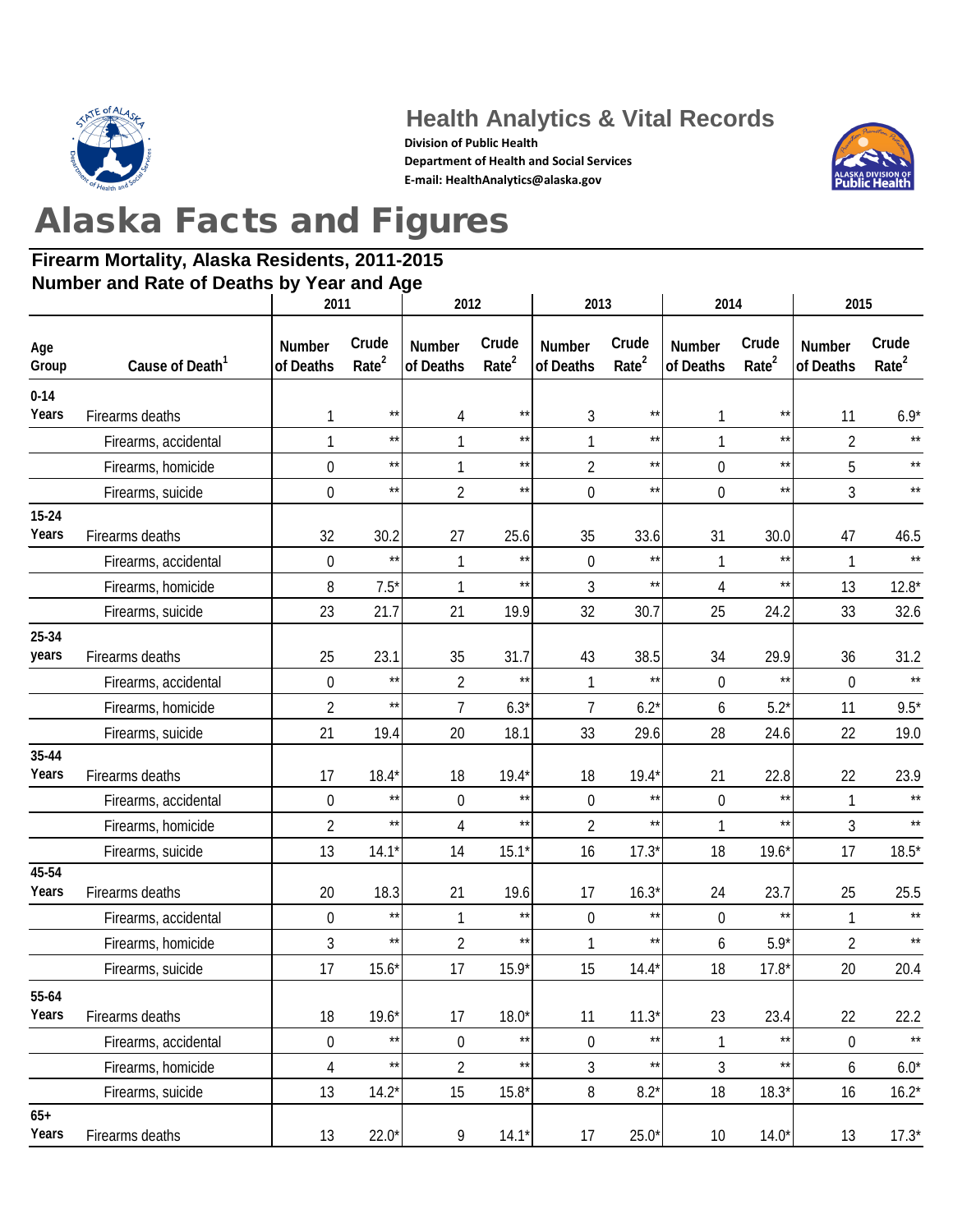| Firearms, accidental |               | $***$   | $***$           | $***$           | $***$                                      | $***$   |
|----------------------|---------------|---------|-----------------|-----------------|--------------------------------------------|---------|
| Firearms, homicide   |               | $***$   | $***$           | $***$           | $***$                                      | $***$   |
| Firearms, suicide    | $\sim$<br>. . | $20.3*$ | $12E^*$<br>ن ۱۷ | $22K^*$<br>ZJ.U | $11.0*$<br>$\overline{1}$ . $\overline{2}$ | $14.6*$ |

#### **Footnotes:**

\*Rates base on fewer than 20 occurrences are statistically unreliable and should be used with caution

\*\*Rates based on fewer than 6 occurrences are not reported.

1. ICD-10 Codes (as coded in the International Classification of Diseases, 10th Revision)

2. All rates are per 100,000 population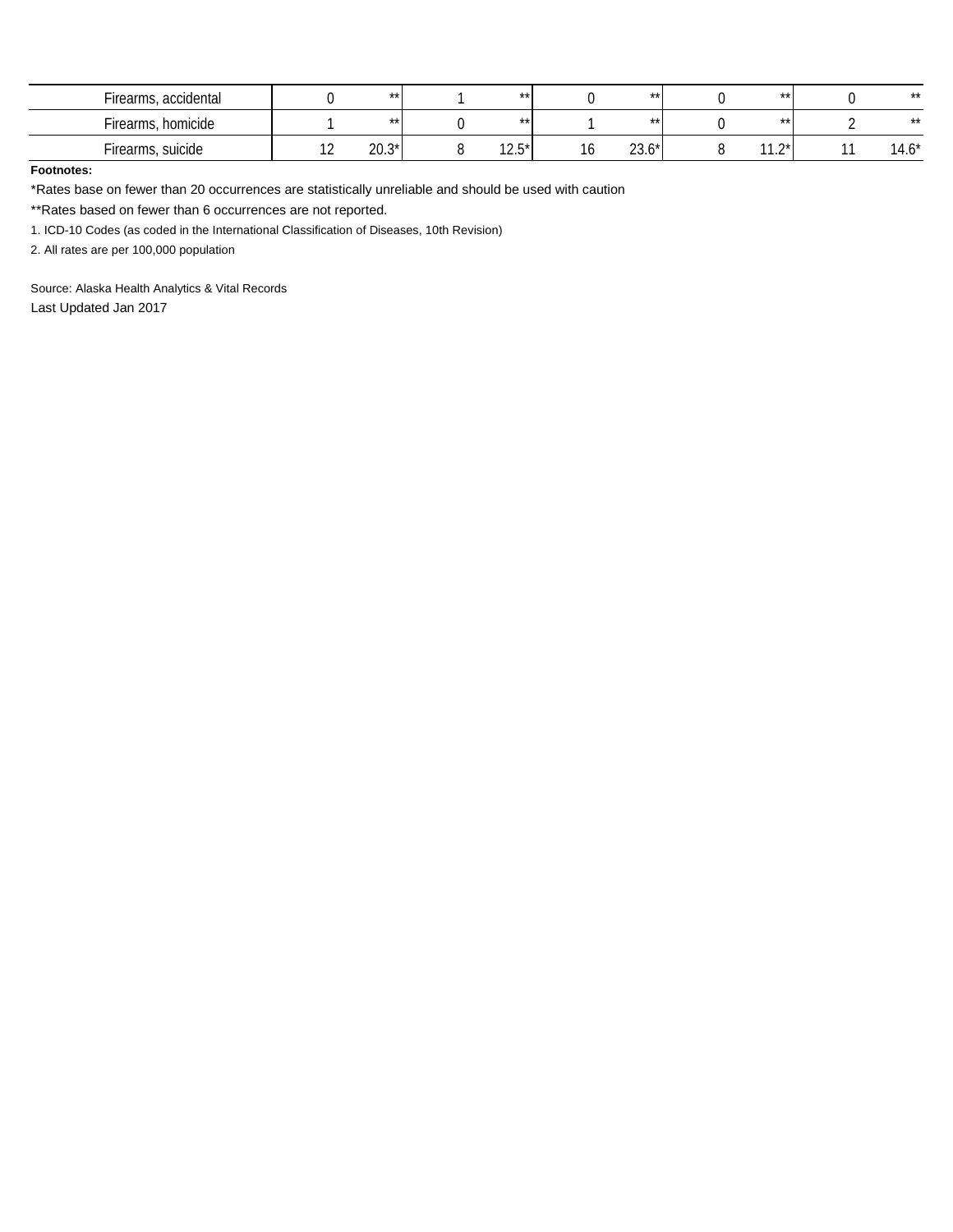

### **Firearm Mortality, Alaska Residents, 2011-2015**

#### **Number and Rate of Deaths by Year and Public Health Region**

**Note: Drug overdoses are a subset of drug-induced deaths as reported in the 2015 Vital Statistics Annual Report**

|                       |                             |                | 2011              |                   |                  | 2012              |                   |                | 2013              |                   |                | 2014              |                   | 2015           |                   |                   |
|-----------------------|-----------------------------|----------------|-------------------|-------------------|------------------|-------------------|-------------------|----------------|-------------------|-------------------|----------------|-------------------|-------------------|----------------|-------------------|-------------------|
|                       |                             |                | Age-              |                   |                  | Age-              |                   |                | Age-              |                   |                | Age-              |                   |                | Age-              |                   |
|                       |                             | Number         | Adjusted          | Crude             | <b>Number</b>    | Adjusted          | Crude             | Number         | Adjusted          | Crude             | Number         | Adjusted          | Crude             | Number         | Adjusted          | Crude             |
| Region                | Cause of Death <sup>1</sup> | of Deaths      | Rate <sup>2</sup> | Rate <sup>2</sup> | of Deaths        | Rate <sup>2</sup> | Rate <sup>2</sup> | of Deaths      | Rate <sup>2</sup> | Rate <sup>2</sup> | of Deaths      | Rate <sup>2</sup> | Rate <sup>2</sup> | of Deaths      | Rate <sup>2</sup> | Rate <sup>2</sup> |
| Anchorage             | Firearms deaths             | 36             | 11.8              | 12.1              | 49               | 15.8              | 16.4              | 45             | 14.6              | 14.9              | 47             | 15.0              | 15.6              | 72             | 22.7              | 24.0              |
|                       | Firearms, accidental        | $\overline{0}$ | $\star\star$      | $**$              | $\mathbf 1$      | $\star\star$      |                   |                | $***$             | $***$             | $\overline{2}$ | $**$              |                   | $\overline{0}$ | $\star\star$      | $\star\star$      |
|                       | Firearms, homicide          | 9              | $2.7*$            | $3.0*$            | 11               | $3.3*$            | $3.6*$            | 6              | $1.8*$            | $1.9*$            |                | $2.0*$            | $2.3*$            | 18             | $5.4*$            | $6.0*$            |
|                       | Firearms, suicide           | 25             | 8.5               | 8.4               | 32               | 10.6              | 10.7              | 36             | 11.9              | 11.9              | 36             | 11.9              | 11.9              | 52             | 16.5              | 17.3              |
| <b>Gulf Coast</b>     | Firearms deaths             | 19             | $22.5*$           | $23.6*$           | 18               | $23.5*$           | $22.3*$           | 20             | 25.5              | 24.8              | 19             | $22.0*$           | $23.4*$           | 22             | 27.4              | 27.1              |
|                       | Firearms, accidental        | $\overline{0}$ | $\star\star$      | $\star\star$      | $\mathbf 0$      | $\star\star$      | $***$             | $\overline{0}$ | $\star\star$      | $\star\star$      | $\overline{0}$ | $\star\star$      | $***$             |                | $***$             | $\star\star$      |
|                       | Firearms, homicide          | $\overline{0}$ | $\star\star$      | $\star\star$      | $\overline{4}$   | $***$             |                   | $\mathfrak{Z}$ | $\star\star$      | $\star\star$      | $\overline{0}$ | $\star\star$      | $**$              |                | $\star\star$      | $\star\star$      |
|                       | Firearms, suicide           | 19             | $22.5*$           | $23.6*$           | 13               | $16.3*$           | 16.1              | 16             | $20.4*$           | $19.8*$           | 17             | $20.1*$           | $21.0*$           | 16             | $20.2*$           | 19.7'             |
| Interior              | Firearms deaths             | 21             | 18.3              | 18.6              | 15               | $13.1*$           | $13.0*$           | 25             | 22.7              | 21.8              | 28             | 24.1              | 24.7              | 27             | 23.5              | 23.9              |
|                       | Firearms, accidental        | $\overline{0}$ | $\star\star$      | $\star\star$      | $\overline{2}$   | $\star\star$      |                   | $\overline{0}$ | $\star\star$      | $\star\star$      | $\overline{0}$ | $**$              | $***$             |                | $***$             | $\star$           |
|                       | Firearms, homicide          | $\mathfrak{Z}$ | $\star\star$      | $***$             | $\mathbf{1}$     | $\star\star$      |                   | $\mathfrak{Z}$ | $\star\star$      | $\star\star$      | 6              | $4.5*$            | $5.3*$            | $\overline{7}$ | $5.7*$            | $6.2^*$           |
|                       | Firearms, suicide           | 17             | $14.6*$           | $15.0*$           | 12               | $10.6*$           | $10.4*$           | 22             | 20.5              | 19.2              | 21             | 18.5              | 18.5              | 16             | $14.2*$           | 14.1'             |
| Matanuska-<br>Susitna | Firearms deaths             | 17             | $18.1*$           | $18.5*$           | 16               | $16.8*$           | $17.0*$           | 19             | $20.9*$           | $19.7*$           | 20             | 20.4              | 20.3              | 19             | $19.6*$           | $18.9^{\circ}$    |
|                       | Firearms, accidental        | $\overline{0}$ | $\star\star$      | $\star\star$      |                  | $\star\star$      | $***$             | $\mathbf 0$    | $\star\star$      | $\star\star$      | $\overline{0}$ | $\star\star$      | $***$             | $\overline{0}$ | $\star\star$      | $\star$           |
|                       | Firearms, homicide          | 5              | $\star\star$      | $\star\star$      | $\boldsymbol{0}$ | $***$             | $**$              |                | $\star\star$      | $\star\star$      |                | $\star\star$      | $**$              | 6              | $6.4*$            | $5.9^{\circ}$     |
|                       |                             |                |                   |                   |                  |                   |                   |                |                   |                   |                |                   |                   |                |                   |                   |
|                       | Firearms, suicide           | 10             | $10.8*$           | $10.9*$           | 12               | $12.6*$           | $12.8*$           | 15             | $17.2*$           | $15.6*$           | 15             | $15.2*$           | $15.2*$           | 13             | $13.1*$           | 12.9'             |
| Northern              | Firearms deaths             | 9              | $43.8*$           | $33.4*$           | 6                | $19.9*$           | $22.0*$           | $\overline{7}$ | $23.3*$           | $25.4*$           | 14             | $49.0*$           | $50.8*$           | 12             | $42.3*$           | 43.1'             |
|                       | Firearms, accidental        | $\overline{0}$ | $\star\star$      | $\star\star$      | $\mathbf 0$      | $\star\star$      |                   | $\overline{0}$ | $\star\star$      | $\star\star$      |                | $\star\star$      |                   |                | $\star\star$      | $\star\star$      |
|                       | Firearms, homicide          | $\overline{0}$ | $\star\star$      | $\star\star$      | $\boldsymbol{0}$ | $\star\star$      | $\star\star$      | $\overline{0}$ | $\star\star$      | $\star\star$      |                | $\star\star$      |                   | $\overline{3}$ | $\star\star$      | $\star$           |
|                       | Firearms, suicide           | 9              | $43.8*$           | $33.4*$           | 5                | $\star\star$      |                   | $\overline{7}$ | $23.3*$           | $25.4*$           | 12             | $42.2*$           | $43.5*$           | 8              | $30.0*$           | 28.7'             |

**Health Analytics & Vital Records** 

**Department of Health and Social Services**

**Division of Public Health**